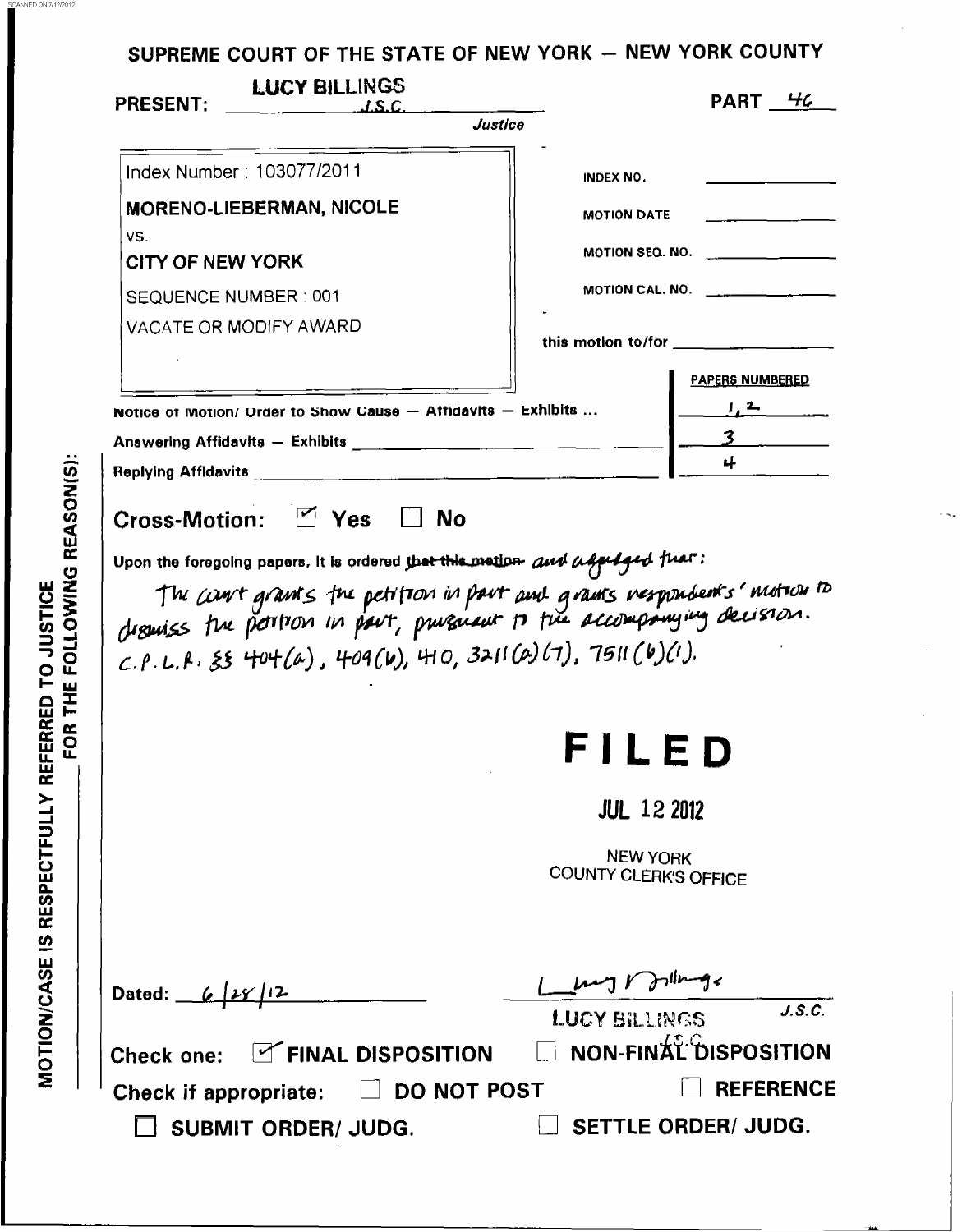SUPREME COURT OF THE STATE OF NEW YORK COUNTY OF NEW YORK: IAS PART 46

NICOLE MORENO-LIEBERMAN, Index No. 103077/2011

Petitioner

- against - DECISION AND ORDER

CITY OF NEW YORK, NEW YORK CITY DEPARTMENT OF EDUCATION, and CATHERINE BLACK, CHANCELLOR of NEW YORK CITY DEPARTMENT OF EDUCATION,

Respondents ,

To Vacate a Decision of a Hearing Officer Pursuant to Education Law Section 3020-a and C.P.L.R. Section 7511

-------------------------------------<mark>-</mark>X

APPEARANCES :

**NEW YORK** 

**JUL 12 2012** 

COUNTY CLERK'S **OFFICE** 

**FILED** 

For Petitioner Brian D. Glass Esq. Glass Krakower LLP 11 Penn Plaza, New York, *NY* 10001

For Respondents Adam E. Collyer, Assistant Corporation Counsel 100 Church Street, New York, NY 10007

LUCY BILLINGS, J.S.C.:

In this proceeding pursuant to C.P.L.R. Article 75,

petitioner Nicole Moreno-Lieberman moves to vacate an arbitration award dated February 16, 2011, insofar as it (1) found her culpable of one of four specifications charged against her and *(2)* imposed a \$7,000 fine. The sustained fourth specification charged that:

On or about May 24, 2010, Respondent [petitioner here] did impede an official Department investigation, in that Respondent turned over evidence relevant to Specifications

**rnoreno.140** 1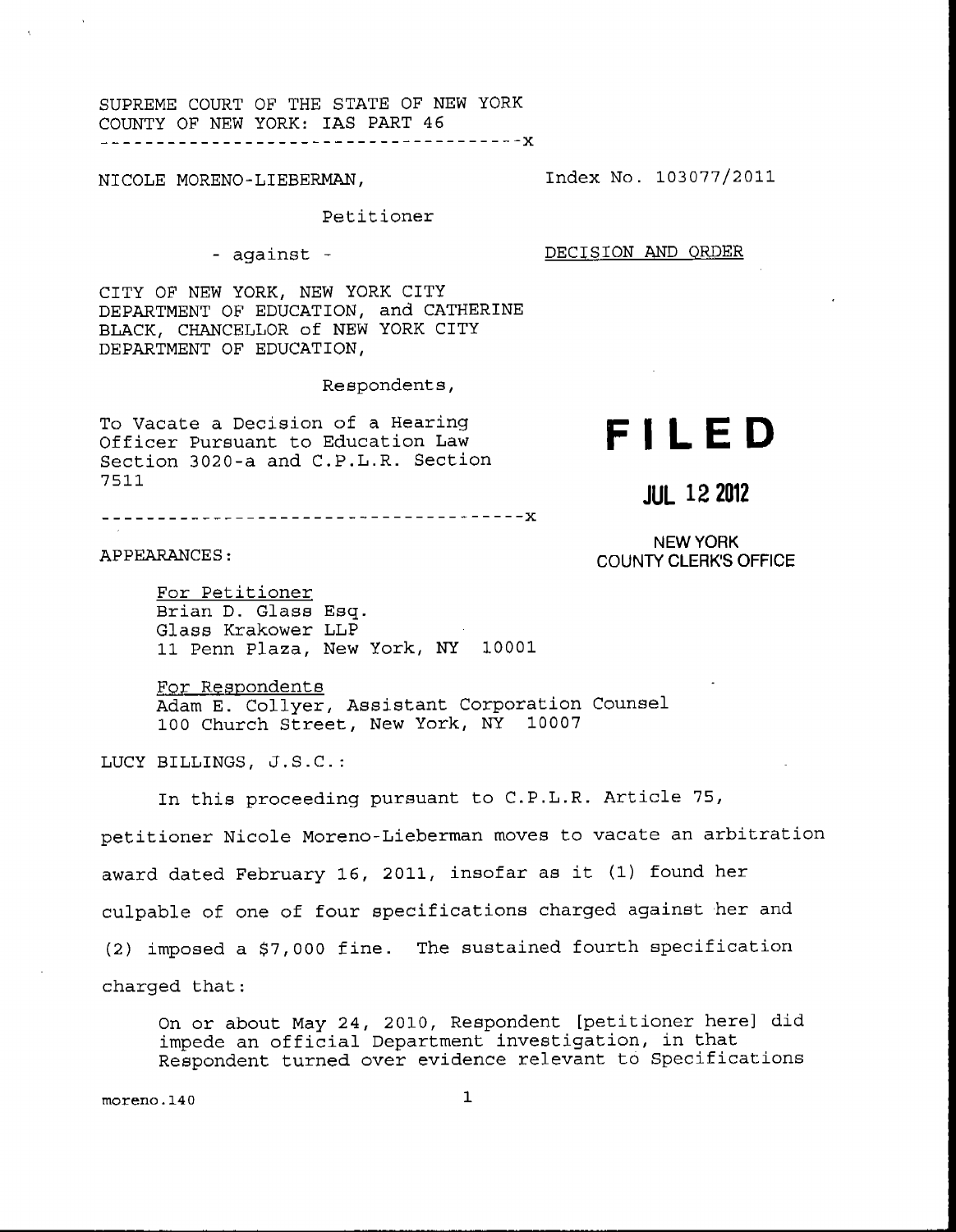1, **2** or 3 . . . to the father of Student A, to wit, a written statement wherein Student **A** indicated he may hurt or kill himself, resulting in the Department's investigator being unable to obtain said writing.

## V. Pet. Ex. **A,** at **3.**

Petitioner is a tenured teacher employed for more than nine years by respondent New York City Department of Education. was assigned to Public School (P.S.) 169 within Community School District 75 as a teacher and as the dean of discipline. The specifications against her stemmed from her role in handling a school pupil's threats of suicide. School officials instituted separate specifications against the school's guidance counselor. **She** 

### I. THE ADMINISTRATIVE PROCEEDINGS

The mandatory arbitration proceeding for petitioner, a tenured teacher, was held before a Hearing Officer pursuant to New York Education Law § 3020-a, see City School Dist, of the City of N.Y. v. McGraham, 17 N.Y.3d 917, 918 (2011), as supplemented by the collective bargaining agreement between respondent Department of Education and petitioner's union, the United Federation of Teachers. The Hearing Officer dismissed three specifications, which charged petitioner with failing to take steps required by the Department's regulations to protect a student, referred to as "Student **A,"** and prevent him from harming himself. Chancellor's Regulation **A-755.** Dismissed Specification I charged that, upon learning of Student **A's** suicide threat, petitioner failed to notify the principal, allowed Student **A** to be released from school without notifying his father of the suicide threat, and did not telephone 911 for help for Student **A. moreno.140** *2*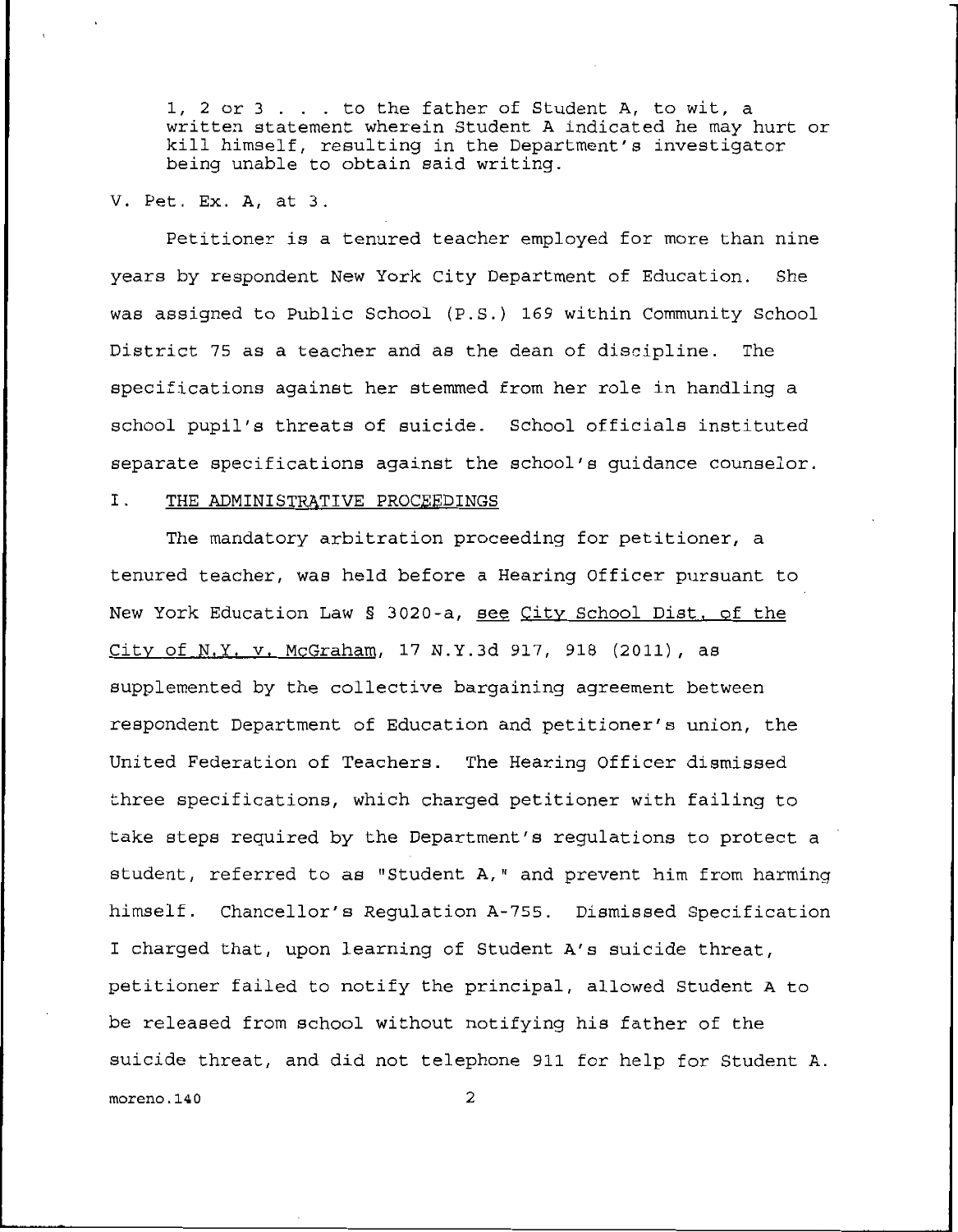Dismissed Specification I1 charged that, based her conduct set forth in Specification I, petitioner endangered the physical, mental, and moral welfare of Student **A,** a child. Dismissed Specification I11 charged that, based on her conduct set forth in Specifications I and 11, petitioner failed to prevent or contributed to Student **A's** suicide attempt and hospitalization.

In sustaining the fourth specification against petitioner, the Hearing Officer concluded as follows. First, petitioner, albeit unintentionally, negligently allowed **a** student's handwritten suicide note, written on a napkin and referred to as the "napkin note," to be taken from the school by the student's father without preserving a copy of the note. Further, her "serious negligence . . . impeded the investigation" by respondent Department of Education into school personnel's handling of the student's threat to harm himself. V. Pet. Ex. **A,**  at 41. The Hearing Officer explained that he **was** imposing a "serious" fine of \$7,000 to "sufficiently impress upon Respondent [petitioner here] the importance of preserving records no matter what position she holds." Id. at 44.

Petitioner claims that the Hearing Officer's decision sustaining the single specification against her is arbitrary and unsupported by the record and that, in any event, the \$7,000 fine was so disproportionate to the circumstances of the offense as to shock any sense of fairness. C.P.L.R. § **7511(b)** (1). Respondents move to dismiss the petition on the ground that it fails to state a claim that the Hearing Officer's decision is arbitrary, **is**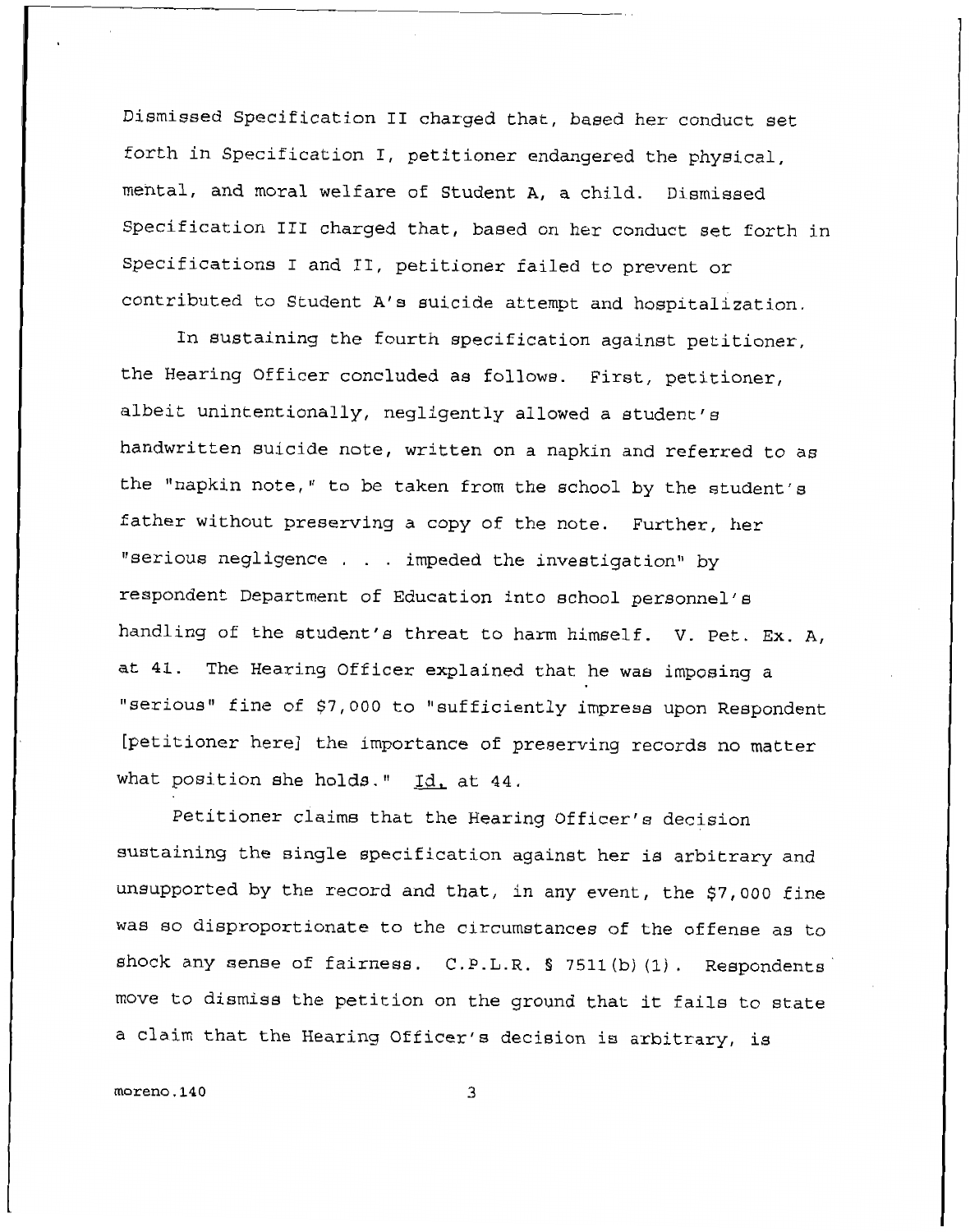unsupported by substantial evidence, or imposes a penalty disproportionate to the offense sustained. C.P.L.R. §§ 404(a) , **3211(a)** (7) , **7511(b)** (1) . Applying the standard of review as most recently articulated by the Court of Appeals in City School Dist. of the City of N.Y. v. McGraham, 17 **N.Y.3d** at 919-20, and by the First Department in Principe v. **New** York City **Dept.** of Educ., 94 **A.D.3d** 431, 432-33 (lat Dep't **2012),** the finding regarding the fourth specification is supported by the evidence and rational, but the fine imposed without any guiding standard is excessive and shocking to a sense of fairness.

### 11. SUMMARY OF THE FACTUAL RECORD

The events at issue took place at P.S. 169 Friday, **May** 21, 2010, and Monday, **May** 24, 2010, **and** began with interactions among teenage pupils, a male pupil referred to as Student **A** and two female pupils referred to Students B and C. Student B was Student **A's** former girlfriend. Student B had complained to Efraim Gabriel, a school aide, that Student **A** had tried to kiss her and touch her breast. On May 21, 2010, Gabriel relayed the complaint to petitioner as a disciplinary matter, and petitioner telephoned Student **A's** father in Pennsylvania and asked him to meet with her at the school on Monday, May 24, 2010, to discues the initial complaint about his son.

Upon learning of Student B's complaint on **May** 21, **2010,**  Student **A** wrote a note on a paper napkin in Spanish, which he asked Student C to give to Student B. The note, referred to as the "napkin note," demanded that Student B stop lying about him,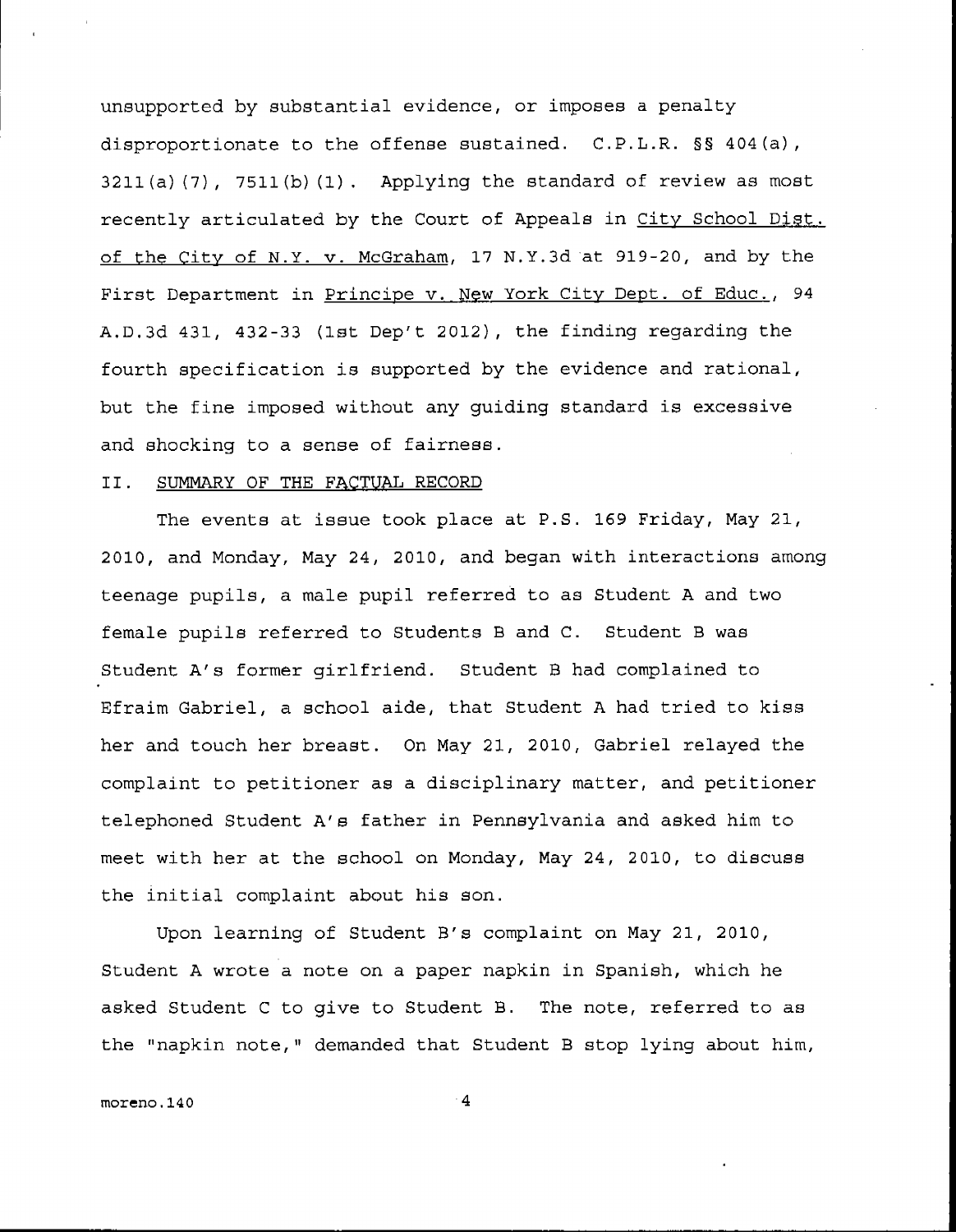in effect that she withdraw her complaint, and declared that he would rather kill himself and die than be jailed or deported to the Dominican Republic as a result of her complaint. Student B gave the note to the school aide Gabriel, who brought it to petitioner, helped her to translate it into English, and left it with her.

Petitioner escorted Student A to the school's trained Spanish speaking guidance counaelor, Ms. Vartanova, and showed her the "napkin note." The Hearing Officer found that petitioner's steps **up** to this point to inform and involve the school guidance counselor were consistent with the Department of Education's required procedures. Chancellor's Regulation A-755.

After discussing with Student **A** the note he had written, guidance counselor Vartanova persuaded Student **A** to write a second note retracting any intention to hurt himself. Vartanova adviaed petitioner that, in the guidance counsellor's opinion, Student A's condition allowed his release from school to his home at the end of the school day. Petitioner agreed with Vartanova's conclusion and, acting on her advice, allowed Student **A** to leave school at the end of.the school day Friday, May 21, 2010. The original "napkin note" remained in petitioner's possession.

On Monday morning, May 24, 2010, Raphael Ortega, Student A's father, along with Student A's grandfather arrived at the school to **keep** the appointment with petitioner. The father and grandfather were escorted to her office by school aide Gabriel, who informed petitioner that Student **A** in fact had attempted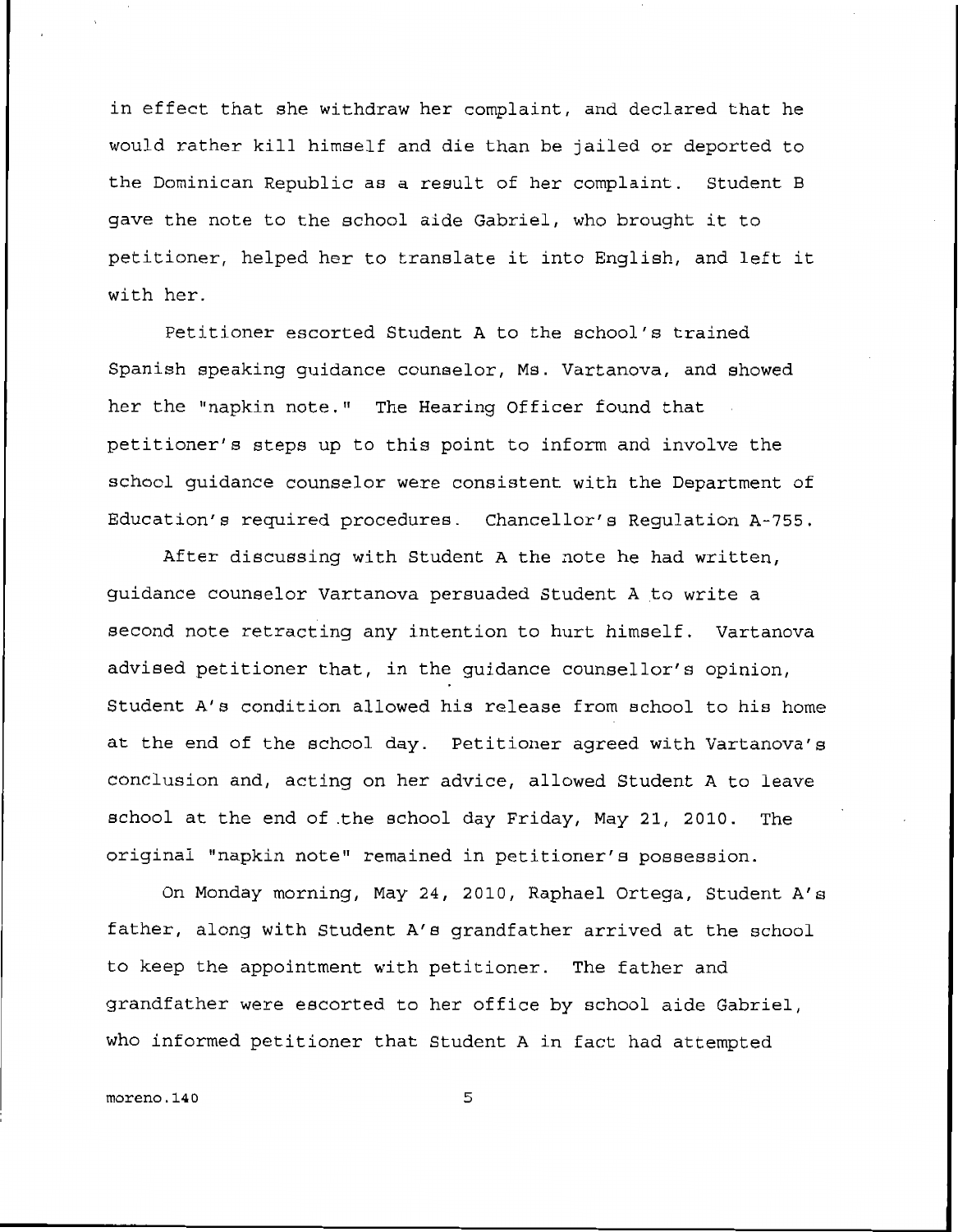suicide May 21, 2010, and was hospitalized. During petitioner's conversation with Ortega, petitioner handed him the "napkin note" to read. Guidance counselor Vartanova then joined petitioner and Ortega. Distressed by the news of Student **A's** suicide attempt, petitioner and Vartanova discussed visiting Student **A** at the hospital. Such a visit required prior consultation with the school principal, Ryan Scallon, so both petitioner and Vartanova exited petitioner's office to confer with him, leaving Student **A'e** father and grandfather in her office. When petitioner returned, Students **A's** father was preparing to leave and left along with the grandfather.

Later, when looking for the "napkin note" on her desk to show to principal Scallon, petitioner discovered that the note was missing, When she telephoned Student **A's** father, he admitted he had taken the "napkin note" with him. He promised to return it, but never did.

#### III. CONCLUSIONS SUPPORTED BY THE RECORD

**A** review of the testimony by petitioner, the Department of Education investigator Derrick Dottin, the school principal Scallon, and Student **A's** father shows that, when petitioner handed the "napkin note" to the father, she did not intend that he keep it. Her distress upon learning of Student **A's** suicide attempt, however, overcame her customary professional discipline, so that she neither sought to retrieve the note from the father before he left, nor arranged to copy it. This record supports the Hearing Officer's decision insofar as he found that

**morcno.l40** *6*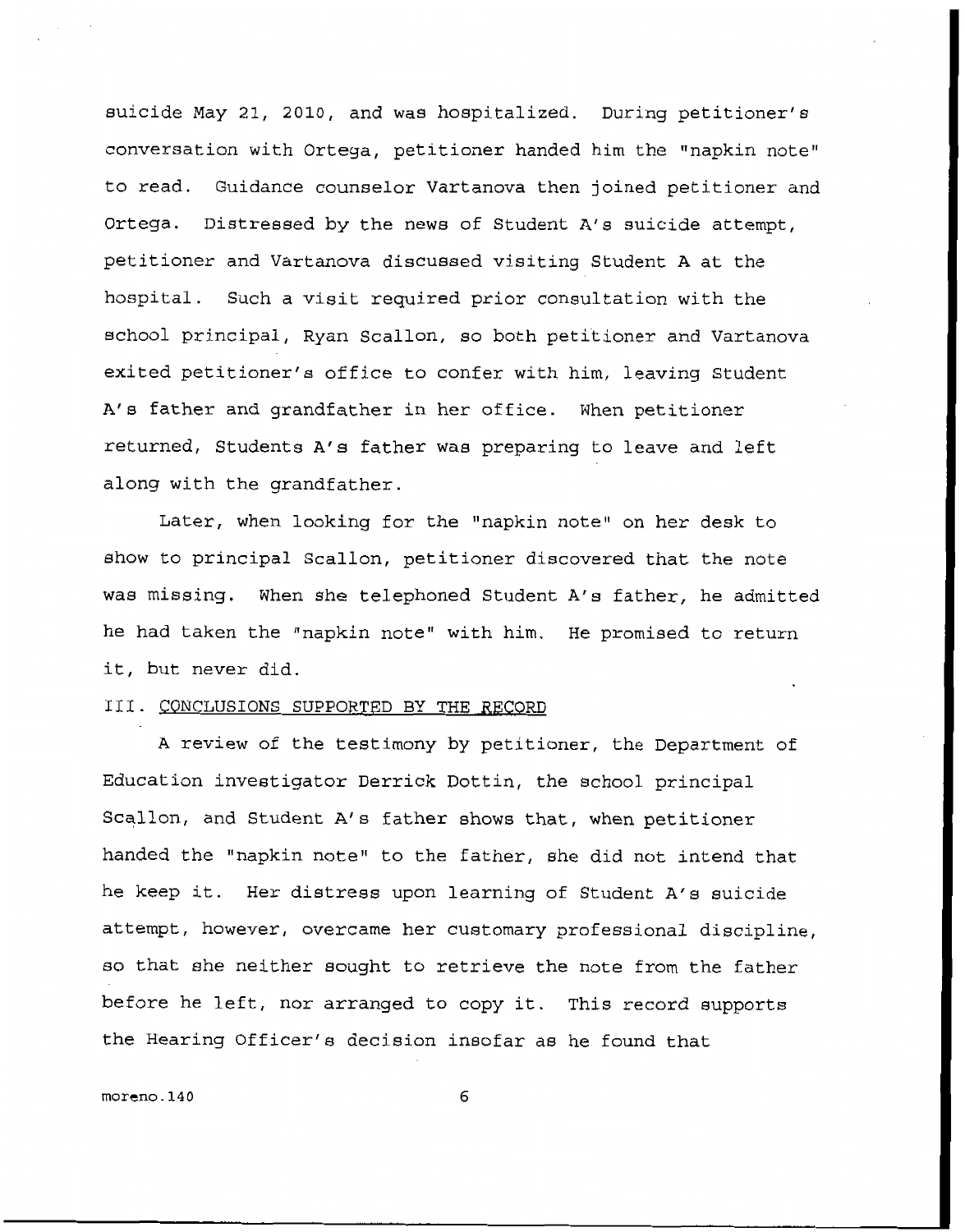petitioner was negligent in failing to satisfy her responsibility to preserve school records.

Despite a careful, conscientious opinion, the Hearing Officer nevertheless overstated the importance of the missing "napkin note" to respondents' official investigation of the circumstances surrounding the charges against petitioner. The investigation focussed on the possible further steps to have been taken by school personnel to prevent Student **A's** suicide attempt. Among the school employees, students, and family who read the note, including petitioner, school aide Gabriel, guidance counselor Vartanova, Student **A,** his father, and Student B, there was no disagreement about the note's contents. No evidence suggests that the note's exact wording or appearance was of any consequence to the investigation.

As painstaking as the Hearing Officer's recitation of other factual details may be, his decision fails to conaider these critical circumstances. The Hearing Officer never explains why documentation of the note's undisputed contents was "central" to the investigation's conclusions--because, when the "missing record" is considered in the context of the consistent evidence set forth above, how the note's physical absence hindered the Department of Education, in its investigation or otherwise, is inexplicable. V. Pet. Ex. A, at 44. See Principe v. New York Citv Dept. of Educ., 94 A.D.3d at 432-33. The Hearing Officer admittedly never explains how physical possession of the napkin would changed the investigation's direction or conclusions, but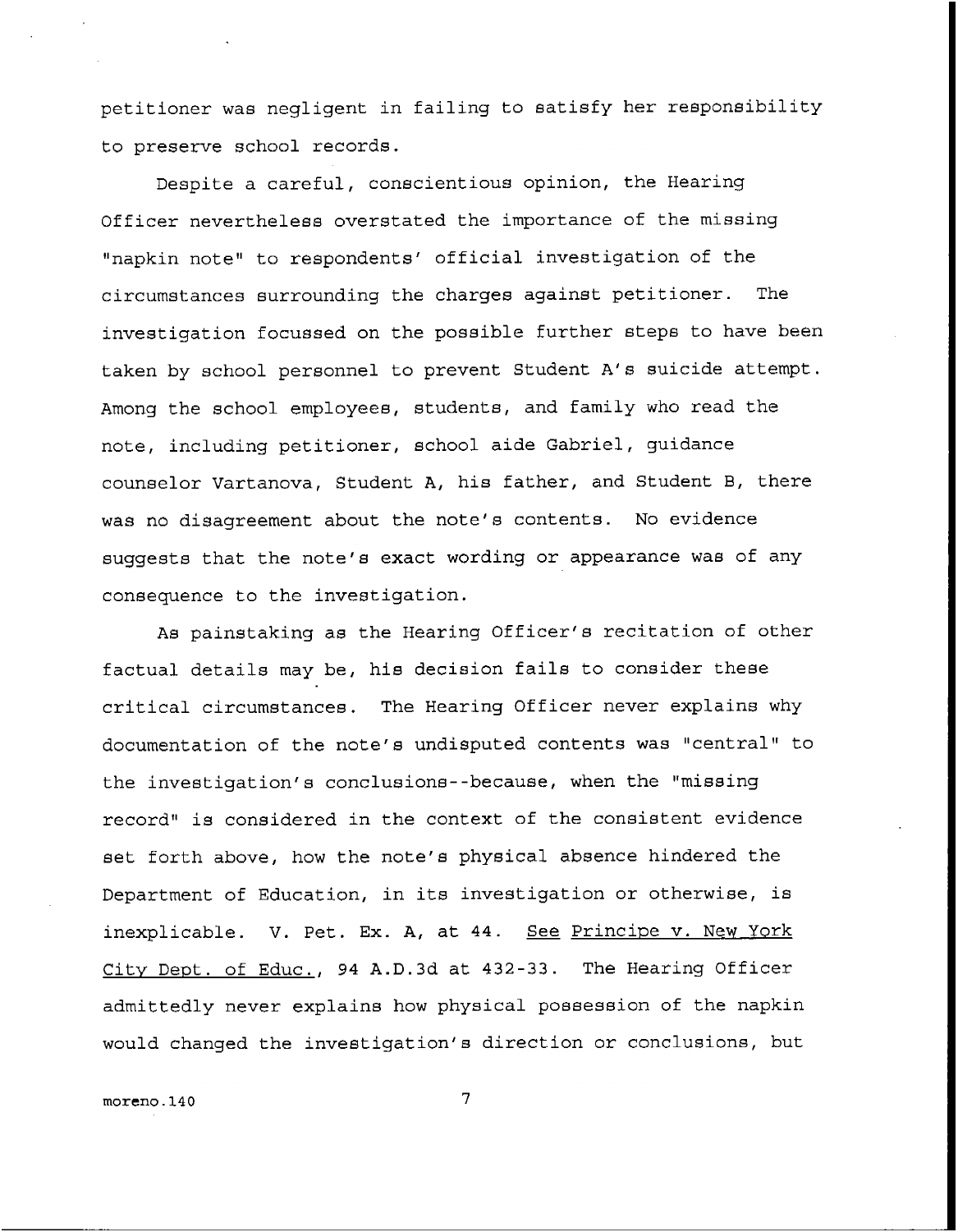simply declares that he "will not speculate on exactly how the investigation might have turned out differently had the 'napkin note' been available." V. Pet. Ex. A, at  $42-43$ .

Yet the Hearing Officer justified the amount of the **\$7,000**  fine he assessed against petitioner on the significance of the missing "napkin note" in Bomehow obstructing respondents' investigation of the charges, to "teach her a lesson" about the importance of preserving Department of Education of records. Petitioner already was punished by losing her position as the dean of discipline. The \$7,000 fine, arrived at without reference to any specific criteria whatsoever for the impoaition of fines, is excessive to the point of shocking the conscience. Principe v. New York City Dept. of Educ., 94 A.D.3d at 433; Duryea v. New York City Hous. Auth., 85 A.D.3d 653, 654 (1st Dep't 2011); Wong v. McGrath-McKechnie, 271 A.D.2d 321-22 (1st Dep't 2000). See Featherstone v. Franco, 95 N.Y.2d 540, 554 **(2000).** 

# IV. THE INVITATION TO ARBITRARY ASSESSMENT OF PENALTIES

In fact, the abaence of any specific guidelines for the imposition of fines in teachers' disciplinary proceedings shocks the conscience and is a deficiency to be addressed by respondents or a legislative body. While respondents and their designated Hearing Officers unquestionably are authorized to impose fines on teachers for disciplinary offenses, the decisionmakers must do so fairly, not arbitrarily. General Elec. Capital Corp. v. New York State Div. of Tax Appeals, Tax Appeals Trib., 2 N.Y.3d 249, 254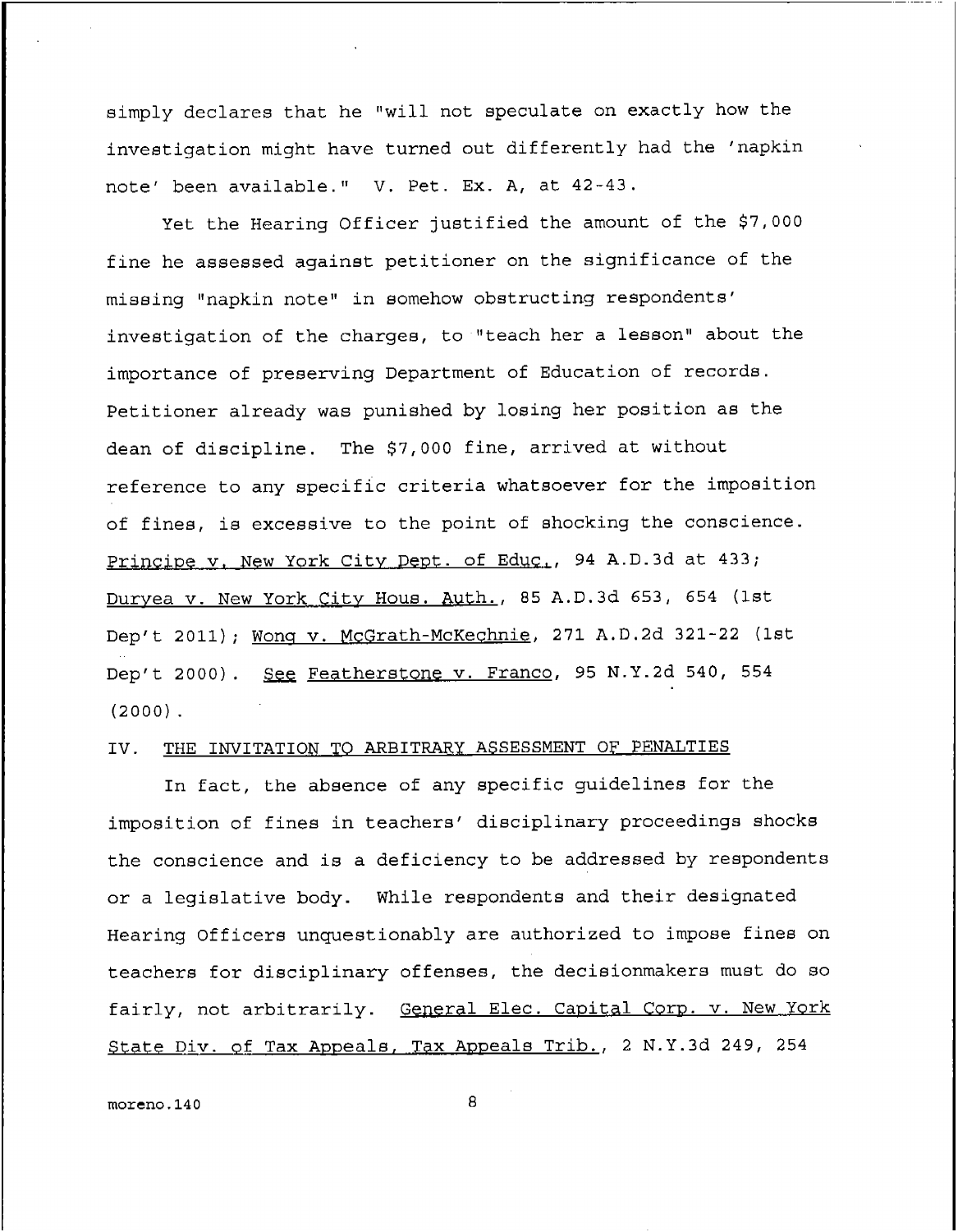(2004) ; Abraham & Straws v. Tully, **47 N.Y.2d** 207, **213-14 (1979);**  164m **Bro** nx Parkins, LLC **v.** City of New York, 20 Misc. 3d **796,**  804 (Sup. Ct. Bronx Co. 2008). Neither the Education Law, nor the Chancellor's Regulations, nor any other code fixes any "primary standard" or articulates any objective test or gauge, General Elec. Capital Corp. v. New York State Div. of Tax Appeals, Tax **Anpeals** Trib., 2 **N.Y.3d** at 254; Nicholas v. Kahn, 47 N.Y.2d 24, 31 (1979); 164th **Bronx Parking, LLC v. City of New** York, 20 Misc. 3d at 805, to guide respondents' or Hearing Officers' exercise of authority and discretion in their assessment of monetary penalties. Biq Apple Food Vendors' **Asm, v.** Street Vendor Review Panel, 90 **N.Y.2d 402, 407-408 (1997);**  Nicholas v. Kahn, 47 N.Y.2d at 28, 33-34; 164th Bronx Parking, LLC v. City of New **YQrk,** 20 MIec. 3d at 805. **See pis** Apple Food Vendors' Assn. v. Street Vendor Review Panel, 90 N.Y.2d at 405-406. Their assessment of penalties that they are charged to administer may be upheld if the assessment is rational and not exceeeive, e.q., GoQdwin v. PeraLes, 88 N.Y.2d 383, 392 **(1996),**  yet no statute or interpretive regulation articulates a standard or gradation against which to measure the rationality or excessiveness of a monetary penalty. Nicholas v. Kahn, 47 N.Y.2d at **33-34;** Levine **v. Whale** n, 39 N.Y.2d 510, 518-19 **(1976);** 164th Bronx Parking, LLC v. City of New York, 20 Misc. 3d at 805-806.

In sum, the absence of any statute or implementing regulation to guide the evaluation of fines to be imposed allows unfettered, standardless, arbitrary administrative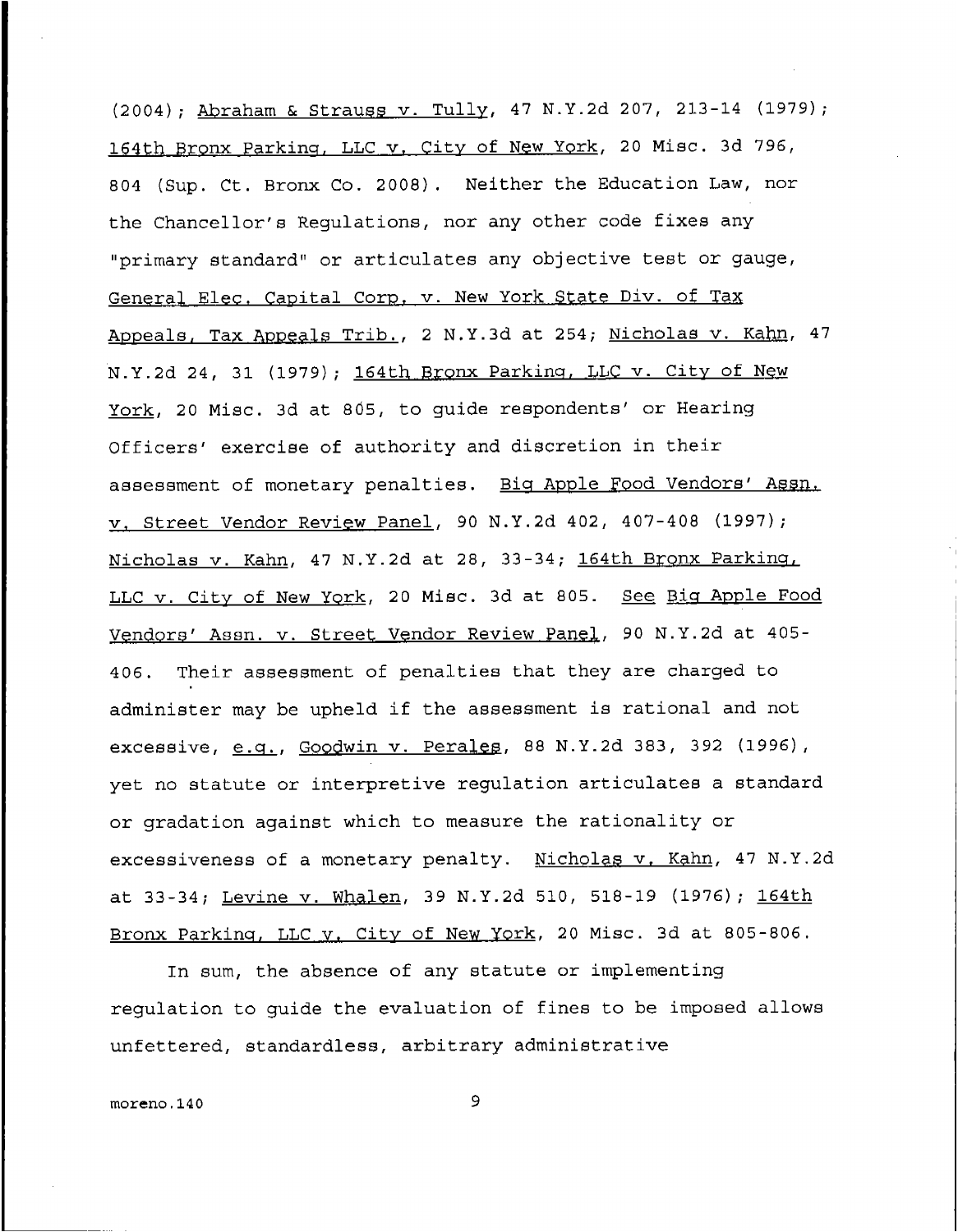decisionmaking. 164th Bronx Parking, LLC v. City of New York, 20 Misc. 3d at 806. By delegating unbounded latitude to respondents **and** Hearing Officers in these administrative actions, the statutory and regulatory scheme leaves their decisions subject to untrammeled discretion. Big Apple Food Vendors' Assn. v. Street Vendor Review **Papel,** 90 N.Y.2d at 408; Nicholas v. Kahn, **47 N.Y.2d** at **28, 33-34;** 16 4th **Bronx** Parkiqq, **b** LC v. Citv of New York, 20 Misc. 3d at **806;** Dawson **v.** Villaqe of Spring **Val., 151**  Misc. **2d 128, 134 (Sup.** Ct. Rockland Co. 1991). *See* **C.P.L.R.** § **7803(3)** 

# V. **DISPOSITION**

Consequently, the court grants respondents' motion to dismiss the petition insofar as it seeks to vacate the Hearing Officer's decision sustaining the fourth specification, but denies respondents' motion and grants the petition insofar as it seeks to vacate the fine imposed. C.P.L.R. §§ 404(a), **409(b), 3211(a)** (7). **C.P.L.R. 5 7803(3)** and **(4).** The offense found by the Hearing Officer approximates the misdemeanor Obstructing Governmental Administration, for which a maximum \$1,000 fine is authorized, yet the offense here does not even meet all of the misdemeanor's elements, in particular intent. N.Y. Penal Law §§ 80.05(1), 195.05. Therefore, unless the parties agree on a fine of **\$1,000** or another amount, the court remands the issue of the penalty to respondents for the Hearing Officer's further hearing, consideration, and determination. Principe v. New York City Dept. of Educ., 94 **A.D.3d** at **435.**